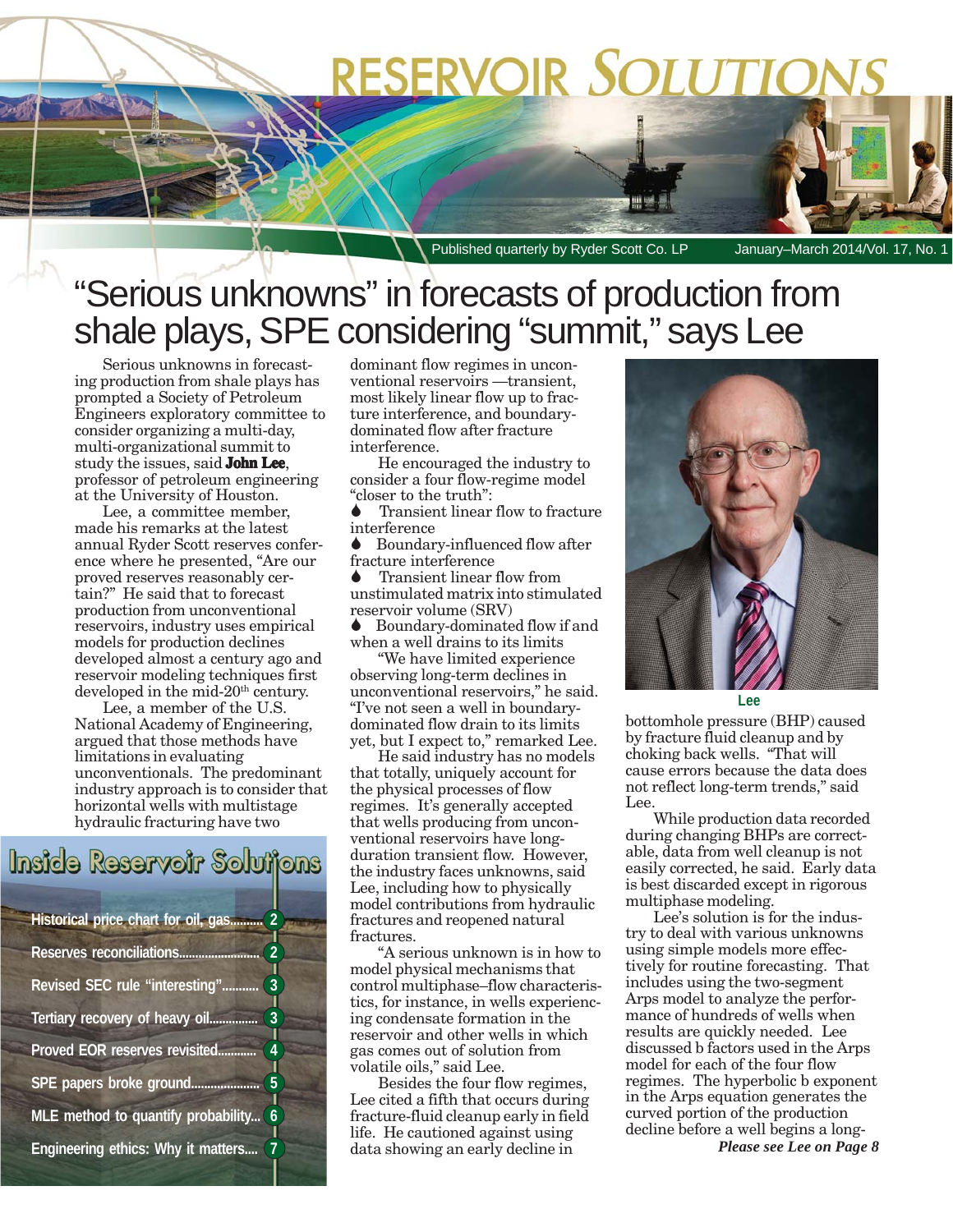

### Reserves reconciliation process needs improvement



**MacDonald**

The highlights of a Society of Petroleum Evaluation Engineers paper, "Standardized Order and Calculation Method to Reconcile Reserves," were presented at the latest Ryder Scott Canada reserves conference in Calgary. The paper's author is **Gary J. Gonzenbach**, a partner at TRC Consultants LC.

**John MacDonald**, P.Eng. and technical specialist at Ryder Scott Canada, made

the presentation. He said that Gonzenbach in his paper introduces problems in reserves reconciliations—namely, that they are time consuming, vague and predominately manual while the results tend to be inconsistent and difficult to reproduce—that is, unless oil and gas companies can agree on standardized calculation methods.

Reserves reconciliations, which measure both *Please see Reconciliations on Page 8*

value and reserves changes, are used for disclosures to regulators, corporate dashboards, tracking reserves from possible to probable to proved and tracking replenishment of resources. Change factors in reconciliations include acquisitions, divestitures, economic factors and technical revisions.

"The CSA (Canadian Securities Administrators) and SEC (U.S Securities and Exchange Commission) do not explain how to calculate technical revisions, so the methods vary," said MacDonald.

The most common method is to first, identify change factors in the reconciliation. Then each factor is evaluated using incremental change accounting. However, this method can bias the results toward one factor or another based on the order of calculation. The alternative is to use "isolation sensitivities," which circumvent the calculation-order bias.

Both methods result in leftover volumes from interrelated changes. Those volumes tend to be pushed to technical revisions thereby distorting the reconciliation view, MacDonald related. "The Gonzenbach paper is ultimately a plea for industry to

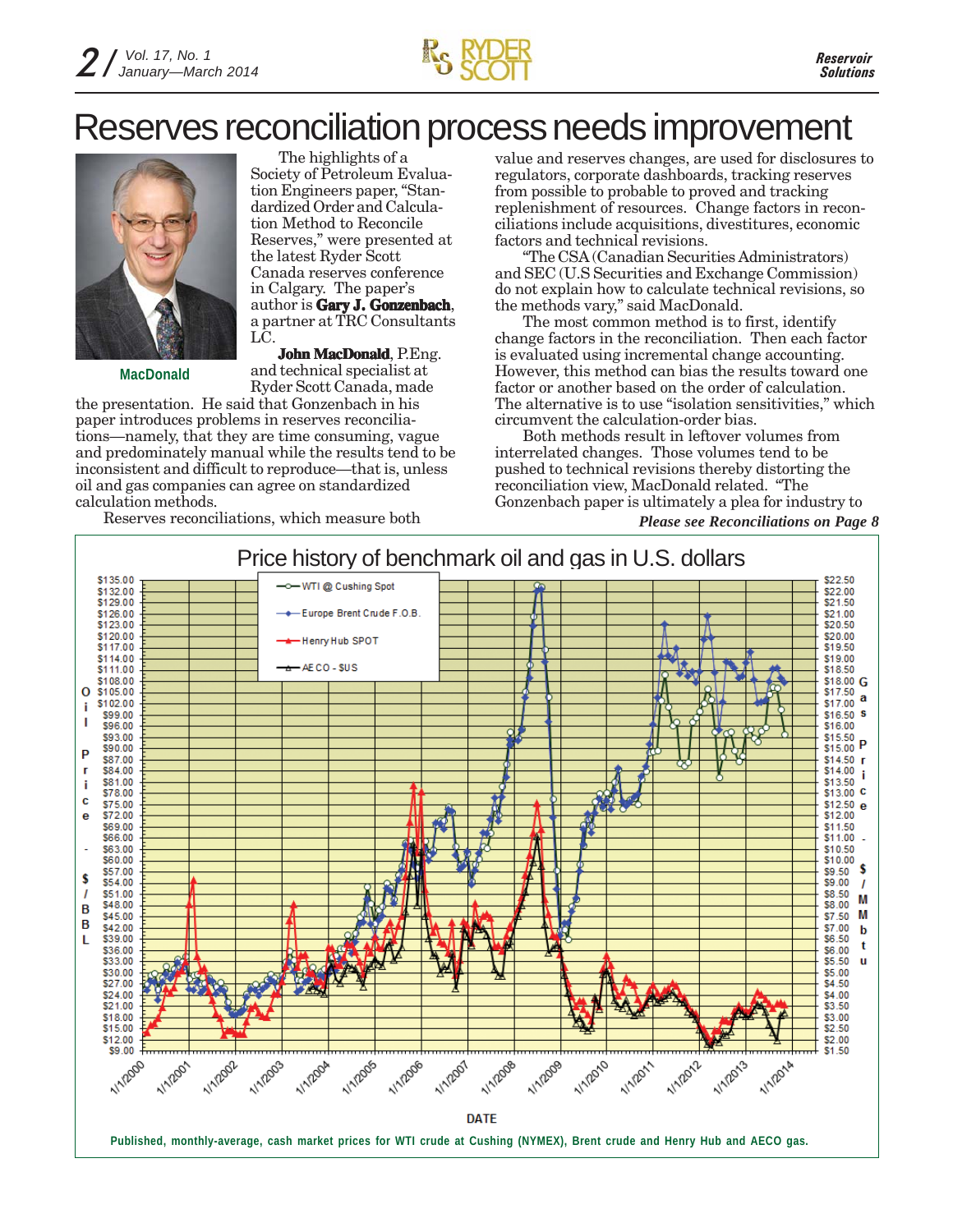

### How revision to SEC rule plays out in YE 2013 reporting to be "interesting," says Folladori at RS conferences



The latest interpretations and comment letters on oil and gas reserves disclosures from the staff of the U.S. Securities and Exchange Commission were analyzed at Ryder Scott reserves conferences in Calgary and Houston by **Marc Folladori**, a partner at the Mayer Brown law firm in Houston. He said that year-end 2013 filers are very likely taking into account a recent SEC staff interpretation that allows a company to report proved

developed reserves from an improved recovery project before a production response.

The May 16 Compliance Disclosure Interpretation, CDI 106.01, stated that if a registrant has spent all funds required to install and implement an improved-recovery technique but has not yet achieved a production response, then the registrant may still classify the reserves as proved developed, if they otherwise meet all criteria for proved reserves in Regulation S-X Rule 4-10(a)(22) and developed reserves in Rule  $4\n-10(a)(6)$ . The revised definition of developed reserves applies to all categories, including proved, probable and possible.

"It will be interesting to see how this plays out at year-end 2013," said Folladori.

He presented issues involving the five-year rule for proved undeveloped reserves, reliable technology rule and various non-reserves topics, such as hydraulic-fracturing liabilities, finances and accounting and the U.S. Dodd-Frank resource extractions disclosure rule, which was vacated by a federal court last July. The rule had required companies to disclose payments made to foreign governments in connection

with commercial development of oil, gas or minerals.

Folladori also said that the SEC has issued "many" comment letters on the disclosure of third-party reserves engineering information.

He summarized SEC comments as follows:

• Clarify whether the report was a "review" or "audit."

Address deficiencies in disclosures that are required to be in reports.

Address incorrect principles/ standards followed.

Provide "supplemental information" in spreadsheet format, such as summary income forecasts for proved reserves and individual income forecasts and exhibits, such as maps, volumetric calculations, decline parameters, etc.

Address inconsistencies between company's estimates and those in third-party report.

Use specific language to explain the actual reserves methodology that was applied instead of using general "boilerplate" language to explain all methodologies that could be applied.

Folladori's presentations and all presentations from both conferences are posted at ryderscott.com/ Presentations/index.php.

# Tertiary recovery scheme for heavy oil field studied



**Charkovskyy**

was available, he said.

**Vitaliy Charkovskyy**, reserves evaluator at Ryder Scott Canada, showed how to predict the performance of a specific heavy-oil field under a chemical-enhanced recovery scheme through the use of reservoir simulation. He demonstrated the process at the Ryder Scott Canada reserves conference.

The objective was to assess the feasibility of implementing chemical flooding in a previously waterflooded heavy oil reservoir in Kazakhstan. The study concluded that the operator should evaluate a line-drive drilling pattern with vertical polymer injectors and infill wells to reduce spacing to 20 acres while increasing injectivity.

Charkovskyy stepped through the reservoir simulation process starting with the static geological model. He discussed laboratory data, choice of modeling software, PVT modeling and core-flood simulations, history matching of the primary and waterflood field performance and forecasting field performance under polymer injection.

The study showed that alkali-polymer—which was eliminated from consideration because it caused precipitation of solids in formation water—did not produce significantly more oil than polymer alone. Charkovskyy said that the model's history match could be improved with reservoir pressures and gas-production histories. Very little pressure data

His presentation included detailed charts and graphs. His slides and all presentations from the conference are posted at ryderscott.com/Presentations/index.php.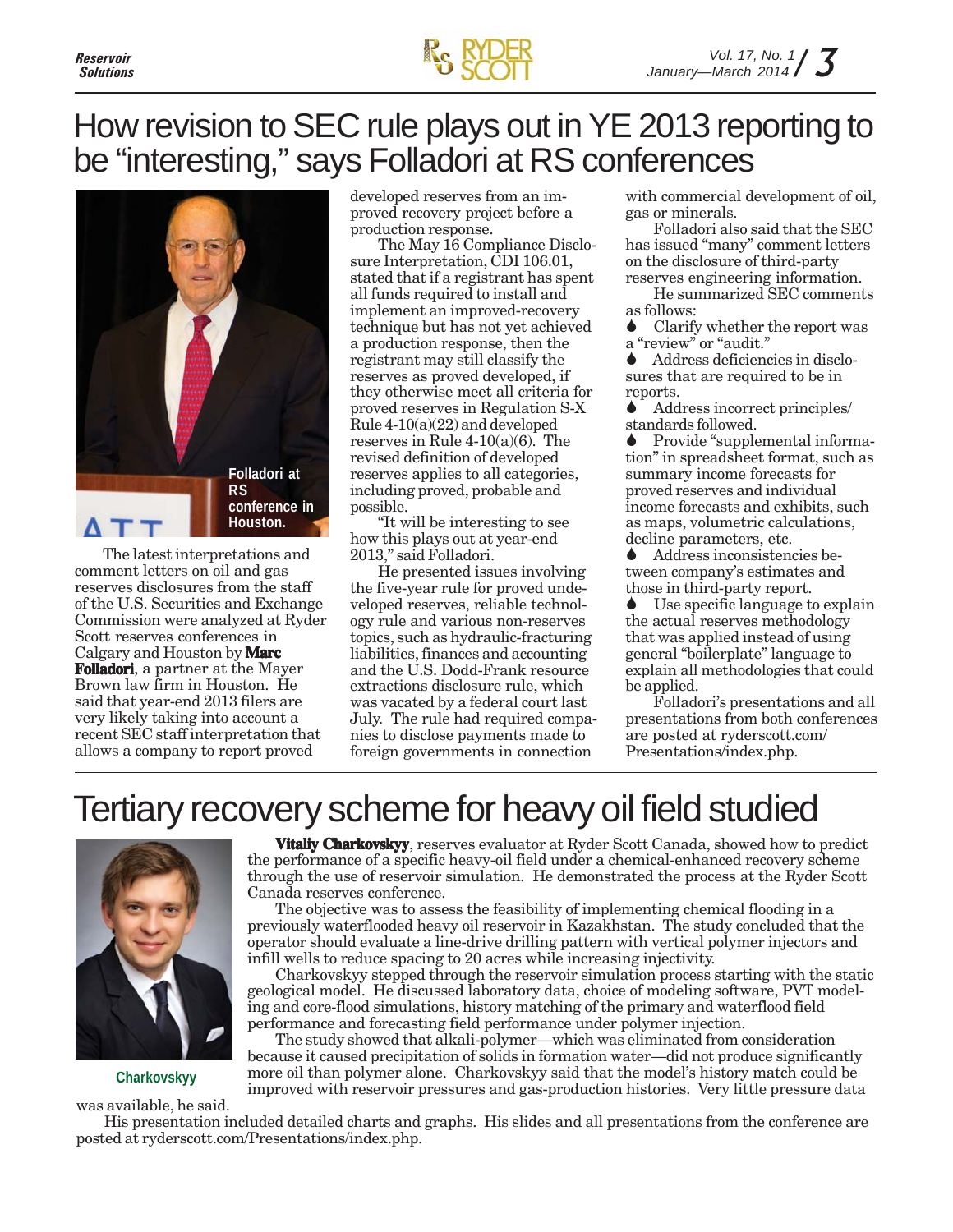### Successful pilot responses support proved EOR reserves

The U.S. Securities and Exchange Commission may be open to industry's use of a combination of favorable pilot-project responses to help support proved EOR (enhanced oil recovery) reserves bookings, said **Marylena Garcia**, senior reservoir engineer at Ryder Scott.

"This is an opinion. Document your work and conclusions to present a compelling case," she remarked at the Ryder Scott reserves conference.

To support proved EOR reserves through a pilot project, the SEC requires a favorable production response in the target or analog field (commercial analogy). Likewise, under the Society of Petroleum Engineers Petroleum Resources Management System, a favorable production test in a pilot project is strong evidence for proved

EOR reserves. However, the SPE-PRMS has broadened and expanded its set of responses to include changes in bottomhole pressures and in gas-oil ratios.

To support proved EOR reserves disclosed in SEC filings, the issuer documents favorable production responses and uses supporting data from the following cases:

Installed EOR program in subject or analogous reservoir supports engineering analysis.

Reliable technology (as defined by the SEC) is successfully used and documented.<br>▲ EOR pro

EOR project development has been approved by all parties.

The SPE-PRMS makes no mention of booking reserves of any kind based on reliable technology.

Garcia presented slides on EOR reserves detailing injection- and

### **Critical parameters to review to establish an EOR analogy**

| Geoscience                        | Engineering                     | Operational                       |
|-----------------------------------|---------------------------------|-----------------------------------|
| <b>Structural Configuration</b>   | <b>Pressure and Temperature</b> | <b>Well Spacing</b>               |
| <b>Lithology and Stratigraphy</b> | <b>Fluid Properties</b>         | <b>Artificial Lift Methods</b>    |
| <b>Principal Heterogeneities</b>  | <b>Recovery Mechanism</b>       | Pattern Type and Spacing          |
| <b>Reservoir Continuity</b>       | <b>Fluid Mobility</b>           | <b>Injector to Producer Ratio</b> |
| <b>Average Net Thickness</b>      | <b>Fluid Distribution</b>       | <b>Annual Injection Volumes</b>   |
| <b>Water Saturation</b>           | <b>Reservoir Maturity</b>       | <b>Fluid Handling Capacity</b>    |
| Permeability                      | <b>Well Productivity</b>        | <b>Stimulation Design</b>         |
| Porosity                          | <b>EOR Specifications</b>       | <b>Areal Proximity</b>            |
| <b>Areal Proximity</b>            | <b>Areal Proximity</b>          |                                   |

production-well patterns, favorable pilot production responses, production baselines and EOR wedges, analogs, reliable technology, recovery factors, simulation and history matching and conclusions/ recommendations.

Her presentation and others from the conference are posted at ryderscott.com/Presentations/ index.php.



### Petroleum engineer joins Ryder Scott Houston office



**Brian Everitt** joined Ryder Scott in Houston as a petroleum engineer. He was a business development reservoir engineer at J-W Midstream Co. where he analyzed reservoir potential to support exploration in new areas.

He also performed volumetric production forecasts and provided economic analysis for projects under evaluation. Before that, Everitt was a lead reservoir engineer at Western Production Co. for reserves management.

He also provided reservoir engineering support and economic evaluation for acquisitions at Constellation Energy Partners LLC. Before that, Everitt was a petroleum engineer at Snowmass Energy Partners from 2008 to 2011. He conducted reserve forecasting and new deal screening and evaluation.

Everitt also was a production engineer at RJD Management Co. Inc. for two years where he analyzed and optimized production and supervised workovers. He also conducted subsurface mapping.

Everitt began his career at XTO Energy Inc. as a field engineer in 2005. He has evaluated numerous conventional and unconventional plays and reservoirs across the United States.

Everitt has a BS degree in petroleum engineering from Texas Tech University. He is a member of SPE.

**Everitt**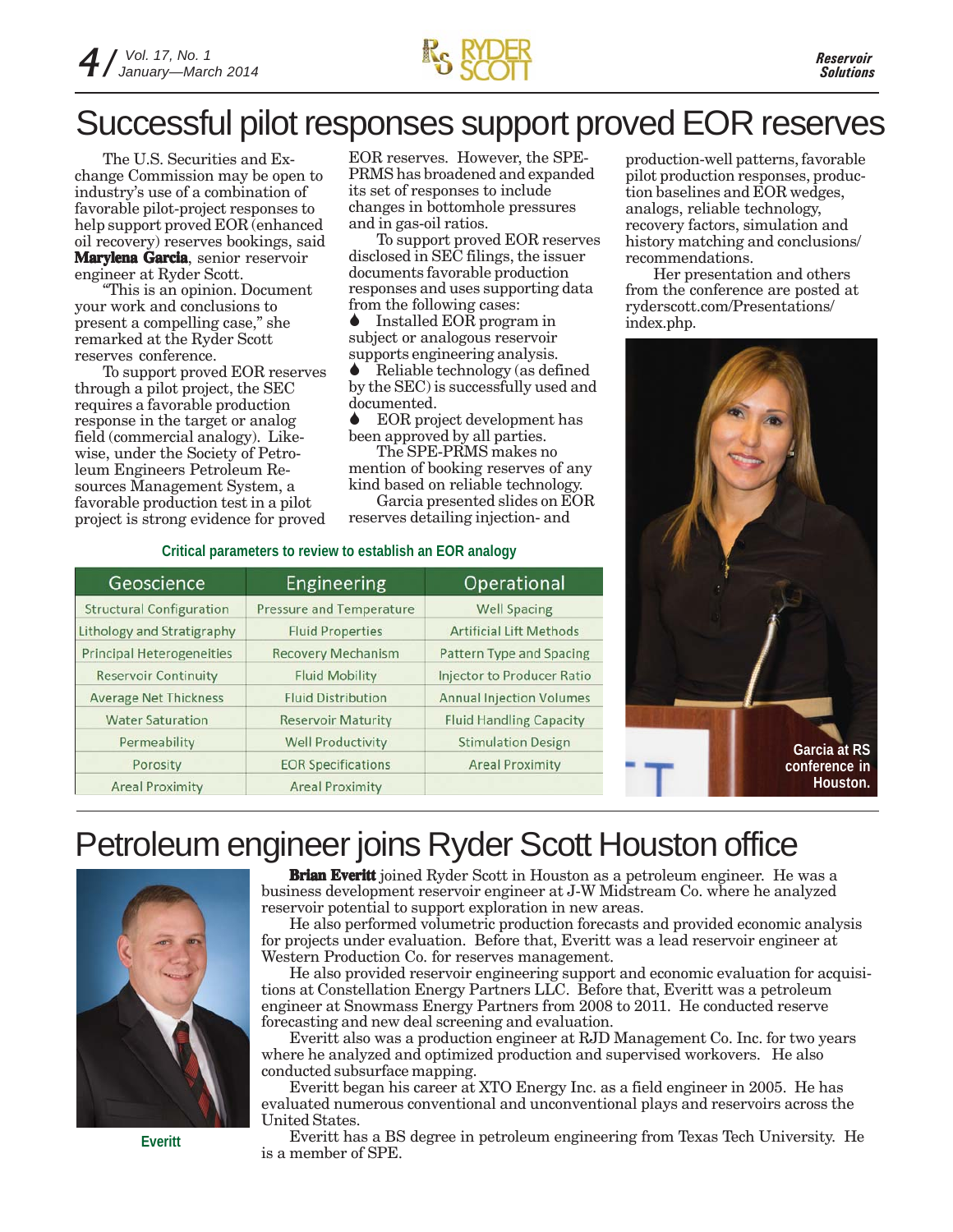



# Stronger gas prices to result in YE reserves increases

Gas producers filing 10-Ks with the U.S. Securities and Exchange Commission this year may show reserves increases because year-to-year average benchmarks in-

creased as much as 33 percent. The SEC requires companies that report annually to calculate and disclose oil and gas reserves using 12 month average prices.

The YE 2013 Henry Hub gas cash-market price is \$3.67 per MMBtu, up from \$2.76 last year. The Colorado Interstate benchmark gas price is \$3.53 per MMBtu vs. \$2.57 last year. The AECO Canadian gas price is \$3.01 per MMBtu compared to \$2.33 last year. All fell short of the \$4 mark often cited as an industry gauge for healthy returns.

Already strong oil benchmarks showed little move-

ment from YE 2102 to YE 2013. They are as follows: WTI Cushing, OK, from \$94.71 per barrel to \$96.78.

Plains Marketing LP posted price for WTI (Midland, TX) from \$91.21 per barrel to \$93.42.

St. James, LA, Sweet (LLS) spot price from \$111.03 per barrel to \$106.73.

Europe Brent spot price FOB from \$111.21 per barrel to \$108.11.

Monthly benchmark prices and yearly averages

used for SEC reporting are accessible through a link— O&G Benchmark Prices to Estimate Petroleum Reserves—on the Ryder Scott home page at www.ryderscott.com.

Ryder Scott posts firstday-of-the-month pricing data for general information purposes only. The firm makes no claims or warranties regarding the accuracy of information.

Users are encouraged to verify or confirm prices from other sources. The prices on the website do not reflect differentials related to transportation, quality, gravity, location or

other considerations that may influence prices received or to be received by a seller.

Differentials are applied to benchmark prices based on consistent methods of comparing actual sales prices to appropriate benchmarks. It is not appropriate to apply the differential of sales prices and posted prices to benchmark spot prices or vice versa.

# SPE papers on reservoir simulation broke ground

Ryder Scott has used reservoir simulation since the 1970s but it was not until 2001 that two of the firm's petroleum engineers wrote a seminal paper on reserves evaluations and the application of simulation. They did it to begin a dialog on the topic, which had not been thoroughly discussed and documented then.

Co-author **Dean Rietz**, executive vice president, said at that time, "Knowledge of this topic resides with an undoubtedly highly specialized, small group — engineers who estimate reserves and conduct simulation. Considering our intimate knowledge of reservoir modeling coupled with our long-established skills in reserves evaluation, it was natural that Ryder Scott initiate dialogue on the subject."

The Society of Petroleum Engineers paper, "The Adaptation of Reservoir Simulation Models for Use in Reserves Certification under Regulatory Guidelines or Reserves Definitions," (SPE 71430) had a long title and was long overdue. The society selected it for presentation at the SPE 2001 annual conference, and the following year, published the paper in abridged form in flagship magazine, *Journal of Petroleum Technology.*

The published work was the first of four written by Rietz and Ryder Scott co-authors, including **Miles Palke**, senior vice president. At the latest Ryder Scott Canada reserves conference, Palke presented "Reservoir

Simulation in Reserves Analysis" to recap some key issues in those papers.

He said that the papers are still the only SPE ones *Please see Palke on Page 8*



**Dean Rietz (left), executive vice president, and Miles Palke, senior vice president, at the SPE Mexican Petroleum Congress last June. They wrote a seminal paper on reserves and the application of reservoir simulation in 2001.**

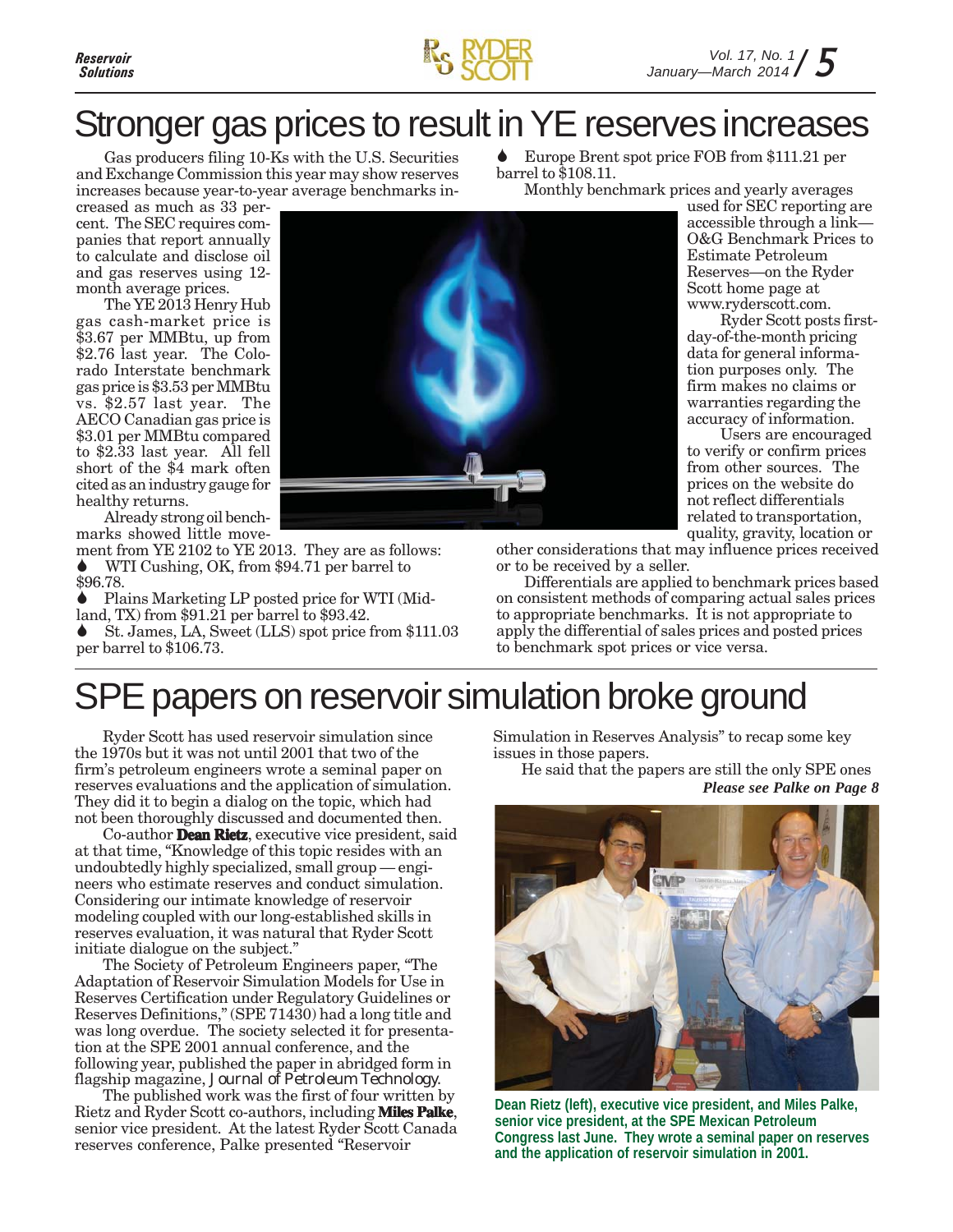



**Speakers at the Ninth Annual Ryder Scott Reserves Conference in Houston were (from left) Vinicio Suro-Perez, a petroleum engineer at Pemex; John Lee, professor of petroleum engineering at the University of Houston; Marylena Garcia, senior reservoir engineer at Ryder Scott; Tisha Conoly Schuller, president and CEO at Colorado Oil & Gas Assoc.; Joe Stowers, petroleum engineer at Ryder Scott; Jennifer Fitzgerald, senior vice president – group coordinator at Ryder Scott; Thomas Holley, professor and director at UH; Marc Folladori, a partner at Mayer Brown LLP; and Don Roesle, CEO at Ryder Scott.**

### MLE of in-place gas from material balance study considerably lower than COGEH-case P50s and P10s

**Ray Dupuis**, a reservoir engineering specialist at Niko Resources Ltd., presented the "Application of Maximum Likelihood to the Gas Material Balance" at the Ryder Scott Canada reserves conference. He noted that COGEH (Canadian Oil and Gas Evaluation Handbook) Vol. 2 states that deterministic methods do not provide a mathematically derived quantitative measure of probability.

"That statement is only partly true," Dupuis said. "Statistical analysis of data fitting a deterministic model can quantify probability. The principal goal of my presentation is to show that."

Dupuis demonstrated the maximum-likelihood estimation (MLE) method with a series of slides. The MLE approach maximizes the likelihood (probability) that measured data fit a model, say for example, the equation of a straight line. He showed how to conduct an MLE to obtain statistically efficient parameter estimates for a gas

material-balance model.

His 17-slide presentation featured mathematical formulas and charts, including p/z vs. Gp graphs with superimposed probability plots. In his materialbalance example, Dupuis showed differences between qualitative P90, P50 and P10 values of gas initially in place (G) published in the COGEH and those quantified from a distribution generated using probabilistic analysis.

"The differences are large enough to be of concern and are more pronounced at the P50 and P10 levels for this particular case," said Dupuis. For the analyzed material balance data, estimates of G using the MLE method were 1.6 percent lower than the COGEH P90 volume and more than 14 percent lower than the COGEH P10 level.

His and all presentations from the conference are posted at ryderscott.com/Presentations/ index.php.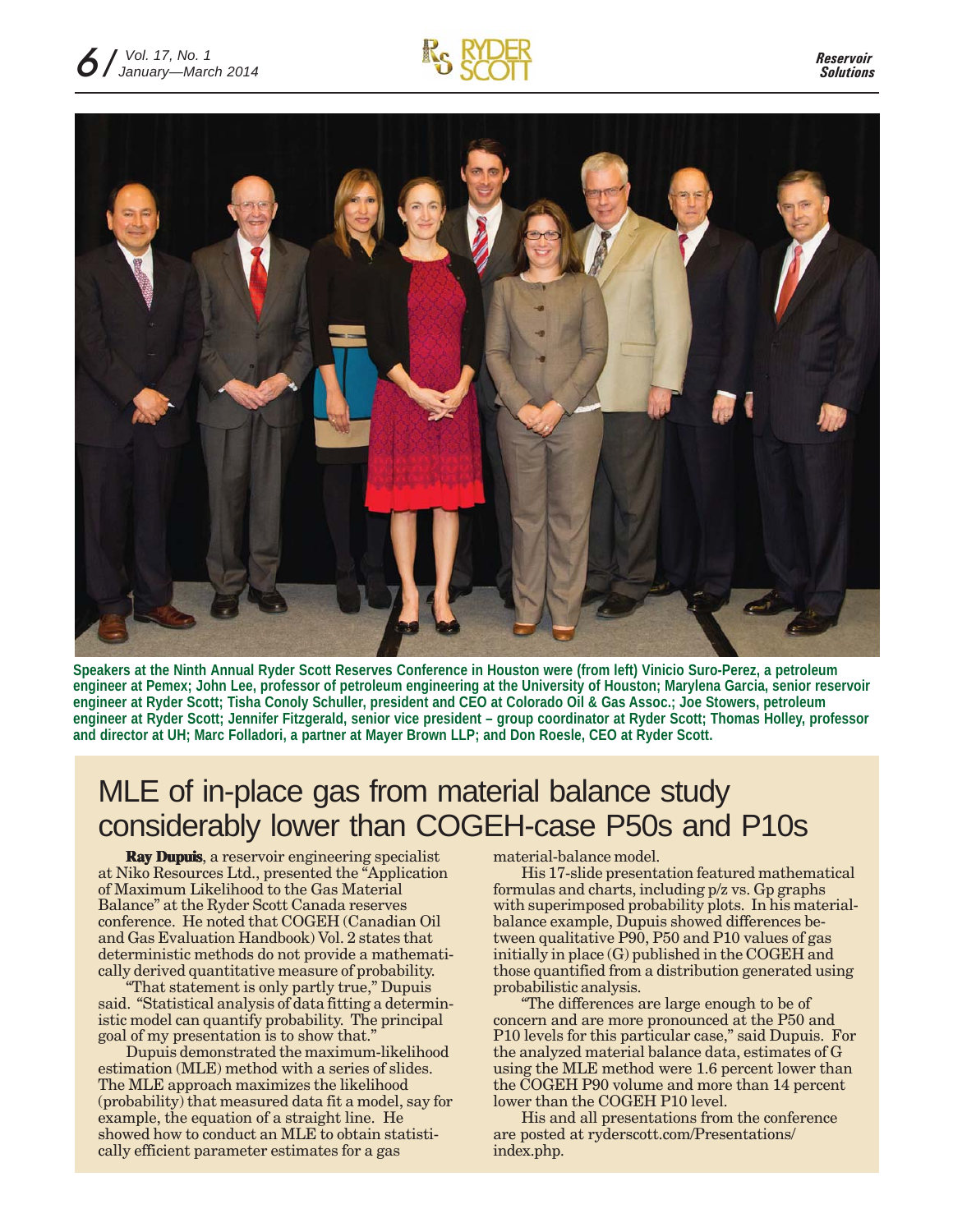



# Engineering ethics: What it is and why it matters

**Joe Stowers**, a petroleum engineer at Ryder Scott, showed that for engineering ethics, what's new is old. He discussed early theories and the influence of ancient Greek philosopher Aristotle on today's ethics at the latest Ryder Scott reserves conference. In his presentation, Stowers introduced two ethics theories that address conduct—consequentialism/ utilitarianism and deontology—and the third that addresses character—virtue ethics, which emphasize a person's virtuous character rather than actions or duty.

Stowers provided an example to illustrate the three theories in practice:

An automobile cruises down a deserted highway on a hot summer day. The driver sees a stranded vehicle, hood up, engine smoking, and a mother and her young kids at the scene. What does the driver do?

Consequentialism—He stops and helps the mother because his actions will bring about the most good for everyone involved.

Deontology —He owes a duty to help those in need. It is a moral imperative.

Virtue ethics—He's a person of good moral character. He sees those in need, who are less fortunate. He helps the mother because he's a virtuous person.

Stowers next discussed "Nicomachean Ethics," the best known work of Aristotle, who focused on four moral virtues—courage, temperance, justice and prudence—and the "golden mean" of each. For each virtue, peak of excellence is achieved by making the right choice—a golden mean between defect and excess.

### "Courage is between cowardice on one end of a scale and recklessness on the other end."

Courage is between cowardice (lack of courage) on one end of a scale and recklessness (excess courage) on the other end. Temperance lies between two extremes, insensibility and self-indulgence. Too little and too much justice are a defect and excess, respectively, as are too little and too much prudence.

In Aristotle's world, moral virtue is not natural but rather acquired by habit or by repetition until it becomes second nature.

Stowers said that modern-day engineering ethics was introduced by **OFFSHOP** professional engineering societies during the Industrial Revolution and later by states in the U.S., which began regulating engineers and examining ethical standards. He discussed two early cases studies on engineering ethics—the Tay Bridge



disaster in 1879 and the Boston Molasses disaster in 1919.

Stowers cited some hypotheticals that could arise in the day-to-day practice of reservoir engineering, including a fictitious example involving confidentiality of information as follows. An oil-and-gas-company employee on an elevator overhears a conversation about a huge discovery well unknown to the public. The conversationalists, unknown to the employee, step off the elevator onto the floor of a competitor. The information could confirm or contradict

findings of the employee's company, which also evaluated the field with the well. Does the employee use the information and tell his company or keep it to himself? Stowers, also an attorney, said that those conversing in the elevator breached their duty of

confidentiality, not the employee. Based on that, the employee could share the information with his company without violating a code of ethics. Stowers also discussed examples of professional integrity, booking reserves, personal gain and ethical issues involving social

His and all presentations are posted on ryderscott.com/Presentations/index.php.

media.

נכואו וח

**RESPO** 

KICKBACKS